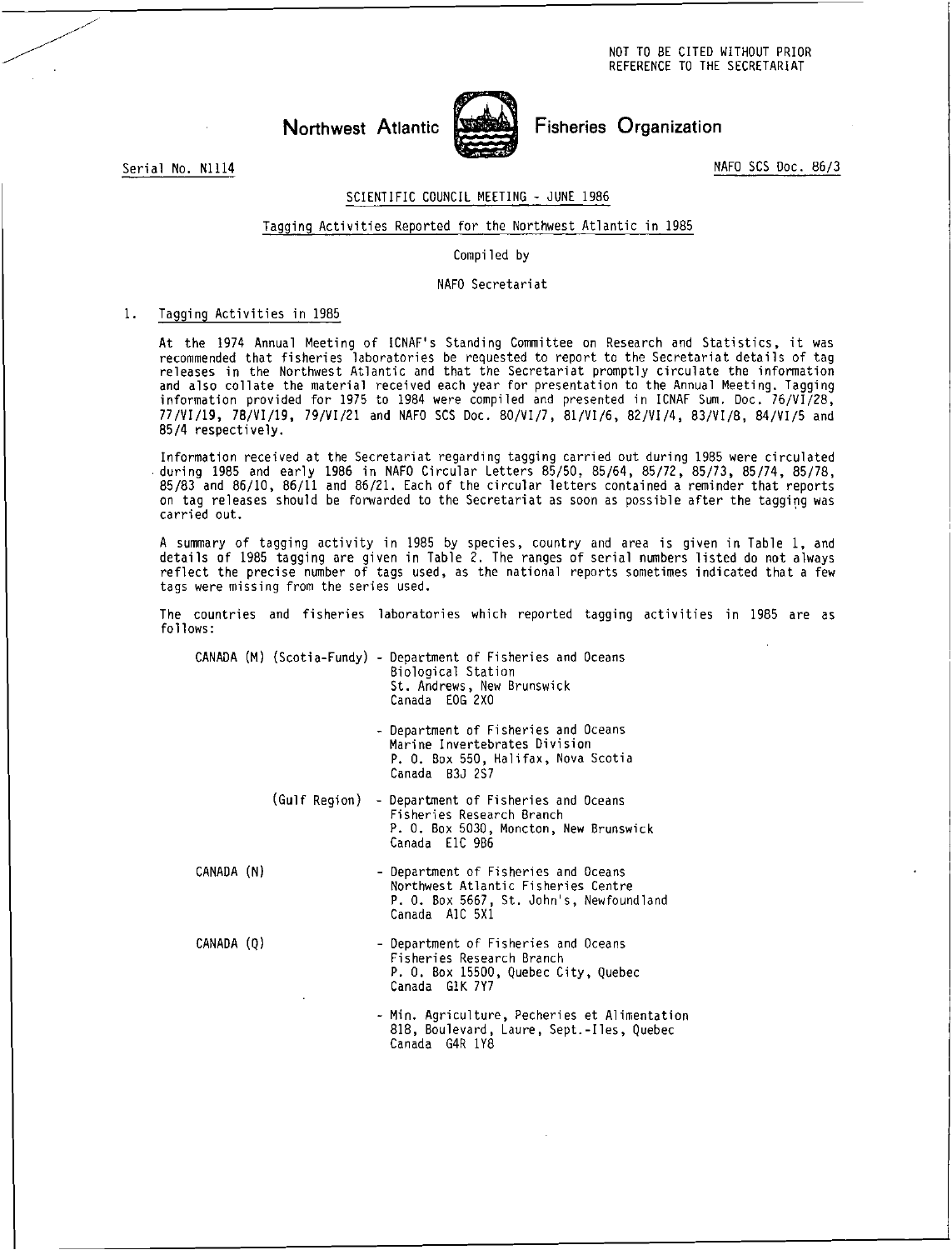| Species             | Country                                   | Areas                              | No. of Tags             |
|---------------------|-------------------------------------------|------------------------------------|-------------------------|
| Atlantic cod        | (N)<br>Canada<br>Canada (M)<br>Canada (Q) | 2J, 3K, 3L<br>4X, 5Y, 5Z<br>4R, 4S | 6,330<br>9,321<br>6,537 |
| Haddock             | Canada (M)                                | 4X, 5Y, 5Z                         | 15,646                  |
| Yellowtail flounder | Canada (M)                                | 4Х                                 | 67                      |
| Winter flounder     | Canada (M)                                | 4Х                                 | 573                     |
| Atlantic herring    | Canada (Q)                                | 4S                                 | 3,454                   |
| Atlantic salmon     | Canada (N)<br>Canada (M)                  | ЗN<br>4T                           | 4<br>34,474             |
| American shad       | Canada (M)                                | 4Х                                 | 10,000                  |
| Sea scallop         | Canada (M)                                | 4Χ                                 | 13,600                  |
| Queen crab          | Canada (Q)                                | 47                                 | 6,000                   |
| Red crab            | Canada (M)                                | 4Х                                 | 1,355                   |
| American lobster    | Canada (M)                                | 4Х                                 | 5,301                   |
| Squid               | Canada (N)                                | 3L                                 | 980                     |

Table 1. Summary of available tagging information for 1985.

 $-$ 

 $\mathbf{1}$ 

 $\ddot{4}$ 

ì

 $\mathbf{r}$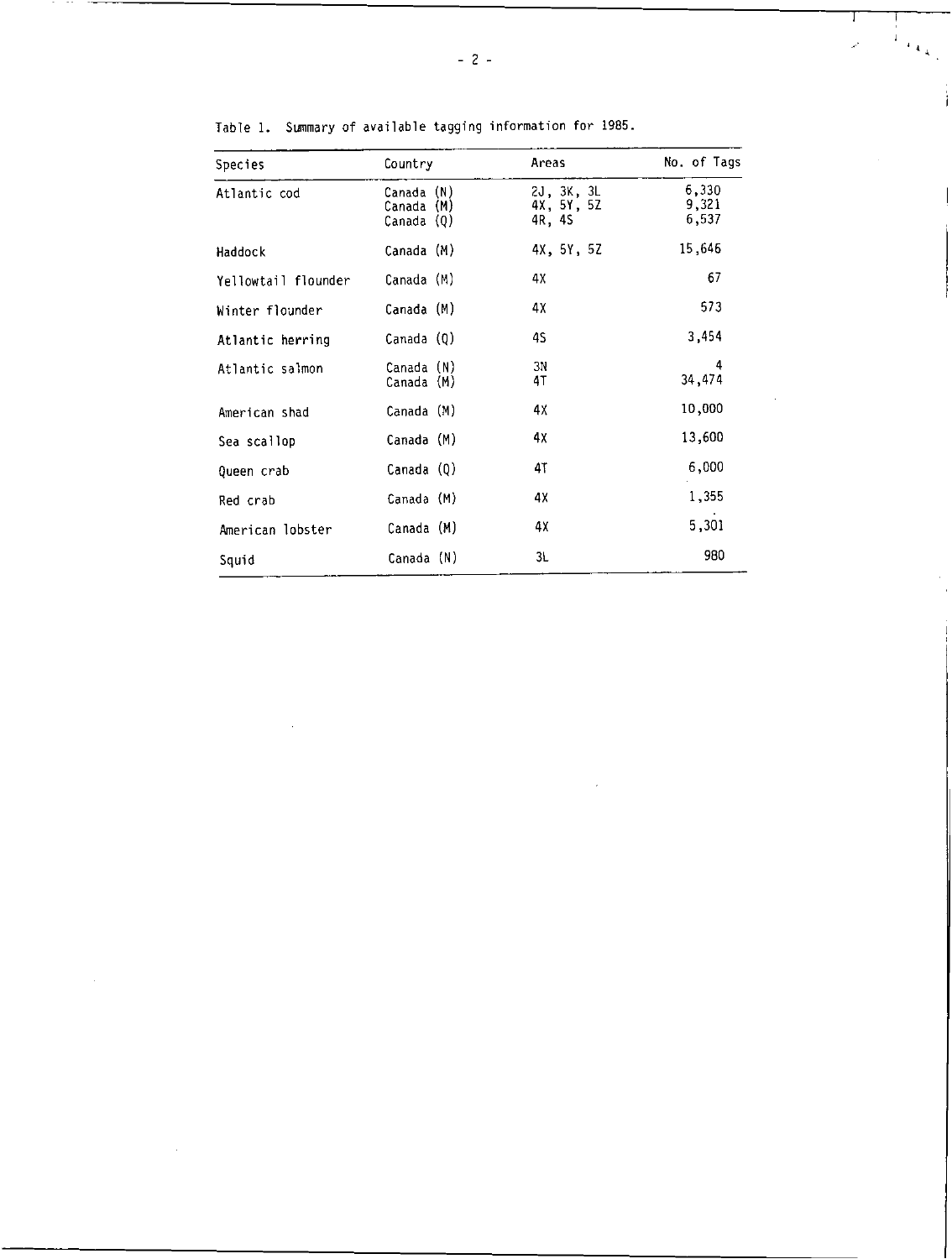| Species                                      | Country    |     | Div. Location or position                                                                                               | Dates                                                                    | Types of tags used                                                                                                | Range of Serial Numbers                                                                                                                                                                                                                                         | No. of<br>tags                                |
|----------------------------------------------|------------|-----|-------------------------------------------------------------------------------------------------------------------------|--------------------------------------------------------------------------|-------------------------------------------------------------------------------------------------------------------|-----------------------------------------------------------------------------------------------------------------------------------------------------------------------------------------------------------------------------------------------------------------|-----------------------------------------------|
| Atlantic cod<br>Canada (N)<br>(Gadus morhua) |            | 2J  | Seal island<br>53°12'N 55°36'W<br>American Point<br>53°23'N 55°46'W                                                     | Jul 17-27<br>Jul 28-29                                                   | Yellow T-bar<br>Orange T-bar<br>Double dangler<br>Petersen disc<br>Yellow T-bar<br>Orange T-bar<br>Double dangler | H16701-H16811<br>J16901-J17000<br>84-0700-84-0799<br>L11550-L11649<br>H16812-H16950<br>J17001-J17150<br>84-0800-84-0949                                                                                                                                         | 106<br>100<br>100<br>100<br>139<br>150<br>150 |
|                                              |            |     | Battle Hr.<br>52°18'N 55°36'W                                                                                           | Aug 02-05                                                                | Petersen disc<br>Yellow T-bar<br>Orange T-bar<br>Double dangler<br>Petersen disc                                  | L11650-L11799<br>H16951-H17050<br>J17151-J17250<br>84-0950-84-1049<br>L11800-L11899                                                                                                                                                                             | 150<br>100<br>99<br>100<br>100                |
|                                              |            | ЗΚ. | Off Fogo<br>50°04'N 53°22'W                                                                                             | Jun 14-15                                                                | Double dangler<br>Petersen disc<br>Yellow T-bar<br>Orange T-bar                                                   | 84-0400-84-0699<br>L11250-L11549<br>H16426-H16500<br>J16401-J16700                                                                                                                                                                                              | 300<br>300<br>75<br>297                       |
|                                              |            | 3L  | Central Grand Bank<br>47° 07'N 50°15'W                                                                                  | Jun 2-3                                                                  | Double dangler<br>Petersen disc<br>Yellow I-bar<br>Orange T-bar                                                   | 82-4600-82-4885<br>L10450-L10699<br>H15626-H15875                                                                                                                                                                                                               | 285<br>250<br>250                             |
|                                              |            |     | Off Cape Bonavista<br>49°00'N 52°40'W                                                                                   | Jun 9-12                                                                 | Double dangler<br>Petersen disc<br>Yellow T-bar<br>Orange T-bar                                                   | J15601-J15850<br>82-4886-82-4999<br>84-0000-84-0399<br>L10700-L11249<br>H15876-H16425<br>J15851-J16400                                                                                                                                                          | 248<br>114<br>399<br>549<br>547<br>550        |
|                                              |            |     | Conception Bay                                                                                                          | Jul 24<br>Jul 26<br>Jul 31                                               | Yellow T-bar<br>Orange T-bar<br>Yellow T-bar                                                                      | H16501-H16700<br>J16701-J16900<br>SA9001-SA9550                                                                                                                                                                                                                 | 189<br>198<br>385                             |
|                                              | Canada (M) | 4X  | 42°30'N<br>65°43'W<br>42°35'N<br>66°11 W<br>44°19'N 66°25'W<br>44°32'N 66°04'W<br>44°48'N 65°55'W<br>44°38'N<br>66°39'W | Feb 27-Mar 02<br>Mar 05-07<br>Jul 24<br>Jul 25<br>Jul 26-30<br>Jul 29-30 | T-bar yellow spagnetti type<br>B.<br>$^{13}$<br>$\mathbf{u}$<br>и<br>t)<br>n<br>$\mathbf{u}$<br>$\mathbf{H}$      | C81001-C84000<br>C84501-C87500<br>Z04001-Z04066<br>$\bullet$<br>Z04ł01-Z04175<br>$\mathbf{u}$<br>Z04176-Z04250<br>$\mathbf{0}$<br>Z04601-Z05000                                                                                                                 | 3000<br>3000<br>66<br>75<br>75<br>399         |
|                                              |            |     | 44°36'N 66°37'W)<br>44°41'N 66°40'W)<br>45°58'N 67°01'W                                                                 | Jul 30-31<br>Nov 05-Dec 06                                               | $\mathbf{u}$<br>$\mathbf{R}$<br>Orange spaghetti type<br>$\mathbf{B}$<br>$\mathbf{u}$                             | (less 1 tag not used)<br>Z06001-Z07000<br>M16828-16915<br>(less 6 tags not used)<br>M32211-32483<br>(less 178 tags not used)                                                                                                                                    | 1000<br>82<br>95                              |
|                                              |            | 5۲  | (44°06'N 67°08'W)}<br>(44°09'N 67°07'W)                                                                                 | Jul 28-29                                                                | T-bar yellow spaghetti type                                                                                       | M34105-34994<br>(less 711 tags not used)<br>Z04251-Z04600                                                                                                                                                                                                       | 179<br>350                                    |
|                                              |            | 5Ζ  | 41°55'N 66°10'W<br>42°00'N 56°20'W                                                                                      | Mar 02-03<br>Mar 17-20                                                   |                                                                                                                   | u<br>C84001-C84500<br>C87501-C88000                                                                                                                                                                                                                             | 500<br>500                                    |
|                                              | Canada (0) | 4R  | Cow Head<br>$(49°34'$ N 55°49'W)                                                                                        | Jul 03                                                                   | Anchoring FD-68-BC<br>Orange marked Peches<br>Canada'                                                             | QB 9351-9391; QB 9393-9401;<br>QB 9626-9715; QB 9717-9898;<br>QB 9900-9972; QB 9977-9998;<br>QC 1-66                                                                                                                                                            | 481                                           |
|                                              |            |     | River of Ponds<br>(50°29'h 57°26'h)                                                                                     | Jul 05                                                                   | Idem                                                                                                              | QC 67-288; QC 290-336;<br>$OC$ 338-364; $OC$ 366-392;<br>QC 394-400; QC 402-421,<br>QC 423-431; QC 433-452 &<br>454-455; QC 457-463 & 467-<br>469; QC 472-483; QC 485-<br>487-501 & 503-504; OC 506-<br>511; QC 513-602; OC 604-832;<br>QC 834-913; OC 915-1022 | 934                                           |
|                                              |            |     | Plum Point<br>(51°02'N 56°49'W)                                                                                         | Jul 06                                                                   | I dem                                                                                                             | QC 1026-2094; QB 9392;<br>QB 9716; QB 9899; QB 9973-<br>9976; QB 9999-10000; QC 289;<br>QC 337; QC 365; QC 393;<br>QC 401; QC 422; QC 432;<br>QC 453; QC 456; QC 464-466                                                                                        | 1098                                          |
|                                              |            |     | Plum Point<br>(51°02'N 56°49'W)                                                                                         | Jul 06                                                                   | Anchoring FD-68-BC<br>Orange marked 'Péches<br>Canada'                                                            | QC 470-471; QC 484; QC 502;<br>QC 505; QC 512; QC 603;<br>QC 833; QC 914                                                                                                                                                                                        |                                               |
|                                              |            |     | Cook's Harbour<br>(51°34' N 55°49' W)                                                                                   | Jul 10                                                                   | Idem                                                                                                              | OC 2096-2400                                                                                                                                                                                                                                                    | 304                                           |
|                                              |            | 4S  | Lat. 51°23'30"<br>Long: 57°39'24"                                                                                       | Jul 02                                                                   | Spaghetti (red)                                                                                                   | M 09001-10842                                                                                                                                                                                                                                                   | 1668                                          |
|                                              |            |     | Lat: 51°22'36"<br>Long: 57°12'00"                                                                                       | Jul 11<br>Jul 13                                                         | и<br>$\mathbf{0}$<br>a<br>$\mathbf{u}_1$                                                                          | M 02001-03000<br>M 07776-07800<br>M 11001-12000                                                                                                                                                                                                                 | 2052                                          |

Table 2. List of tagging activities reported to the Secretariat for 1985.

 $\label{eq:2} \begin{split} \mathcal{L}_{\mathcal{A}}(\mathcal{L}_{\mathcal{A}}) & \leq \mathcal{L}_{\mathcal{A}}(\mathcal{L}_{\mathcal{A}}) \mathcal{L}_{\mathcal{A}}(\mathcal{L}_{\mathcal{A}}) + \mathcal{L}_{\mathcal{A}}(\mathcal{L}_{\mathcal{A}}) \mathcal{L}_{\mathcal{A}}(\mathcal{L}_{\mathcal{A}}) \end{split}$ 

 $\overline{\mathbb{R}}$ 

Ŷ,

1

ł,

 $\sim$ 

 $\bar{1}$ 

 $\frac{1}{2}$ 

ł,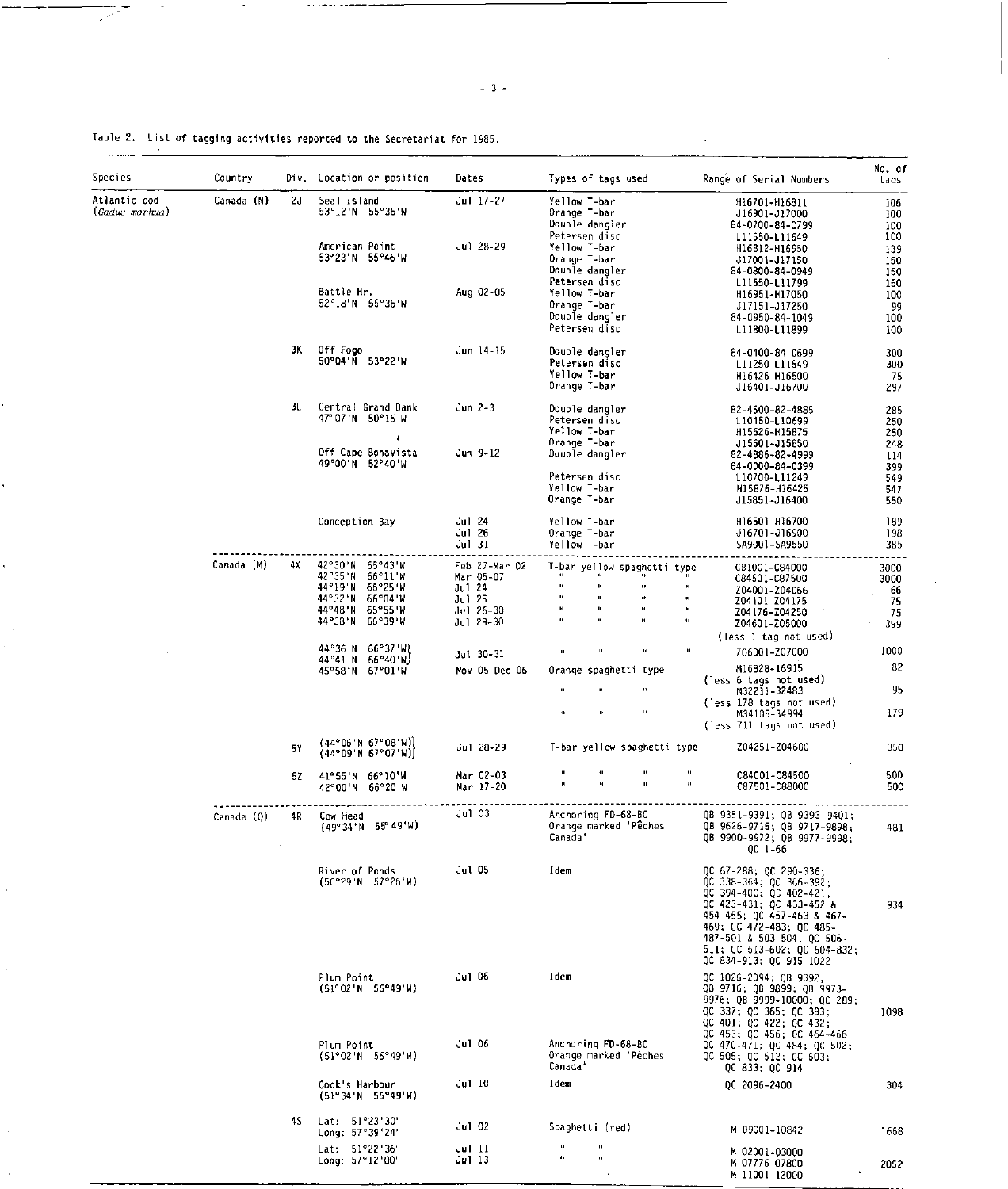-4-

 $\mathbf{r}$ 

 $\bar{a}$ 

### Table 2. (continued)

.

| Species                                | Country    |    | Div. Location or position                           | Dates                                        | Types of tags used                                               | Range of Serial Numbers                                               | No. of<br>tags |
|----------------------------------------|------------|----|-----------------------------------------------------|----------------------------------------------|------------------------------------------------------------------|-----------------------------------------------------------------------|----------------|
| Haddock<br>(Melanogrammus              | Canada (M) | 4Х | 42°44'N 65°56'W                                     | Mar 12                                       | T-bar yellow spaghetti type                                      | C88001-C88225                                                         | 221            |
| aeglefinus)                            |            |    | 42°20'N 55°36'W                                     | Mar 13-15                                    | n                                                                | (less 4 tags not used)<br>C88226-C91000                               | 2774           |
|                                        |            |    | 42° 44 'N<br>65°06 W                                | Mar 22-24                                    | $\mathbf{q}$<br>$\mathbf{D}$                                     | (less 1 tag not used)<br>C94001-C97000                                | 2996           |
|                                        |            |    | 42°46'N<br>64°58'W                                  | Mar 30-Apr l                                 | n<br>$\pmb{\cdot}$<br>ĸ                                          | (less 4 tags not used)<br>C97001-C99000                               | 1999           |
|                                        |            |    | $\mathbf{H}$<br>×                                   | Ĥ.                                           | $\mathbf{a}$<br>o,<br>n                                          | (less 1 tag not used)<br>200001-201000                                | 999            |
|                                        |            |    | 42° 38'N<br>66°17 W                                 | Apr 02                                       | $\mathbf{u}$<br>H,<br>H,<br>и<br>H<br>ję.<br>$\mathbf{u}$<br>л   | (less 1 tag not used)<br>Z01001-Z01200                                | 200            |
|                                        |            |    | 42°44'N<br>65°56 W                                  | Apr 02-03<br>Mar 22-24                       | u.<br>л<br>$\mathbf{u}$                                          | 201201-204000<br>M16651-M16825                                        | 2800<br>174    |
|                                        |            |    | 44°33'N<br>66°04 W                                  | Jul 25                                       | $\mathbf{H}$<br>$\mathbf{u}$                                     | (less 1 tag not used)<br>Z04067-Z04100                                | 34             |
|                                        |            |    | 44° 32 'N<br>66°04 W<br>44°38'N 66°39'W             | Jul 25<br>Jul 30-31                          | ă1<br>$\mathbf{a}$<br>u.<br>'n,<br>H.<br>$\pmb{\mathsf{u}}$<br>n | Z05001-Z05100<br>Z05401-Z05450                                        | 100<br>50      |
|                                        |            | 5Y | 44°41'N 66°40'M                                     | Jul 28-29                                    | $\mathbf{u}$<br>u,<br>$\bullet$<br>$\mathbf{u}$                  | Z05101-Z05400<br>(less 1 tag not used)<br>Less tags Z05451-<br>Z06000 | 299            |
|                                        |            | 52 | 42°00'N<br>66°20'W                                  | Mar 17-20                                    | $\mathbf{u}$                                                     | C91001-C94000                                                         | 3000           |
| Yellowtail flounder<br>(Limanda        | Canada (M) | 4Χ | 45°58'N<br>67°01'W                                  | Nov 05-Dec 06 ·                              | Orange spaghetti type                                            | M16826<br>M32209-32489                                                | -1<br>16       |
| jerruginea)                            |            |    |                                                     |                                              |                                                                  | (less 265 tags not used)<br>M34109-34987                              | 50             |
|                                        |            |    |                                                     |                                              |                                                                  | (less 829 tags not used)                                              |                |
| Winter flounder<br>(Pseudopleuronectes | Canada (M) | 4X | 45°58'N 67°01'W                                     | Nov 05-Dec 06                                | Orange spaghetti type                                            | M16827-16925                                                          | 11             |
| americanus)                            |            |    |                                                     |                                              |                                                                  | (less 88 tags not used)<br>M32176-32500                               | 207            |
|                                        |            |    |                                                     |                                              |                                                                  | (less 118 tags not used)<br>M34111-35000<br>(less 535 tags not used)  | 355            |
| Atlantic herring<br>(Clupea harengus)  | Canada (Q) | 4S | Harrington Harbour<br>(50°30'30"N, 59°27'54"W)      | Jul 24-Aug 16<br>$\mathcal{L}^{\mathcal{L}}$ | Anchoring FD68Bc, Yellow<br>marked 'Pêches Canada'               | 91,000-94496                                                          | 3454           |
| Atlantic salmon<br>(Salmo salar)       | Canada (N) | 3N | Southeast Slope of<br>Grand Bank                    | Feb 11-15                                    | Carlin (maroon color)                                            | X50000-X50003                                                         | 4              |
|                                        | Canada (M) | 47 | Rivers flowing to the                               | May 21-23                                    | Microtags                                                        | AGENCY 62<br>Code 58/2                                                | 4490           |
|                                        |            |    | southern Gulf of<br>St. Lawrence                    |                                              |                                                                  | Blank<br>Code 59/2                                                    | 909<br>5308    |
|                                        |            |    | Rivers flowing to the                               | May 21-30                                    | Adipose clip + Coded                                             | AGENCY 62                                                             |                |
|                                        |            |    | southern Gulf of St.<br>Lawrence (P.E.I.)           |                                              | magnetic nose tags                                               | Code 2723<br>Code 2/25                                                | 3788<br>8249   |
|                                        |            |    | $\mathbf{B}^{\prime}$<br>$\mathbf{H}$               | $\mathbf{u}$                                 | Adipose clip only                                                | B1ank                                                                 | 685<br>11045   |
| American shad                          | Canada (M) | 4Х | Minas Basin, Bay of                                 | Jun 01-Aug 15                                | FTI dart tag, orange                                             | MD20001-30000                                                         | 10000          |
| (Alosa sapidisvima)                    |            |    | Fundy                                               |                                              |                                                                  |                                                                       |                |
| Sea scallop<br>(Placopecten            | Canada (M) | 4Х | 45°01'36" 66°54'44"                                 | Jan 22                                       | Spaghetti                                                        | 25000-25199<br>25800-25899                                            | 200<br>100     |
| magellanicus)                          |            |    | '04'43"<br>66°56<br>'20<br>45'<br>$\bullet$<br>л    | Jan 25<br>$\mathbf n$                        | Ĥ.                                                               | 27200-27299<br>27700-27799                                            | 100<br>100     |
|                                        |            |    | $\mathbf{H}$<br>45°03'43"<br>67°01'25"              | Jan 30<br>Mar 19                             | Ш                                                                | 26100-26499<br>26600-26799                                            | 400<br>200     |
|                                        |            |    | $\mathbf{H}$<br>н<br>H.                             | $\mathbf{u}$                                 | u<br>ij,                                                         | 27000-27099                                                           | 100            |
|                                        |            |    | 45°03'31"<br>66°57"16"                              | Mar 14                                       | n                                                                | 27800-27899<br>27400-27499                                            | 100<br>100     |
|                                        |            |    | 67°02'34"<br>45°03′07″<br>и<br>$\pmb{\mathfrak{u}}$ | Mar 25<br>и                                  | n                                                                | 26550-26599<br>27900-28099                                            | 50<br>200      |
|                                        |            |    | 45°10'45"<br>$67^{\circ}08'$ 45"<br>H.              | Apr 03<br>$\mathbf{H}$                       | $\bullet$                                                        | 28100-28299                                                           | 200            |
|                                        |            |    | $\mathbf{H}$<br>67°01'50"<br>45°58'32"              | Apr 10                                       | и                                                                | 28400-28499<br>28300-38399                                            | 100<br>100     |
|                                        |            |    | $\bullet$<br>45°12'30"<br>67°10'29"                 | п<br>Apr 18                                  | $\bullet$<br>u,                                                  | 28500-28699<br>28700-28799                                            | 200<br>100     |
|                                        |            |    | $\mathbf{u}$<br>$\mathbf{u}$                        | $\mathbf{u}$                                 | $\mathbf{H}$<br>$\mathbf{u}$                                     | 28900-29199                                                           | 300            |
|                                        |            |    | 67°08'01"<br>45° 08 '00"<br>66°48'20"<br>45°04′00″  | Apr 18<br>Apr 30                             | ö                                                                | 28800-28899<br>29200-29299                                            | 100<br>100     |
|                                        |            |    | 45°07'11"<br>66°59'44"                              | May 09                                       |                                                                  | 29300~29399                                                           | 100            |

 $\overline{\phantom{a}}$ 

 $\ddot{\phantom{a}}$ 

 $\sim 10^{11}$ 

 $\ddot{\bullet}$ 

**Contract**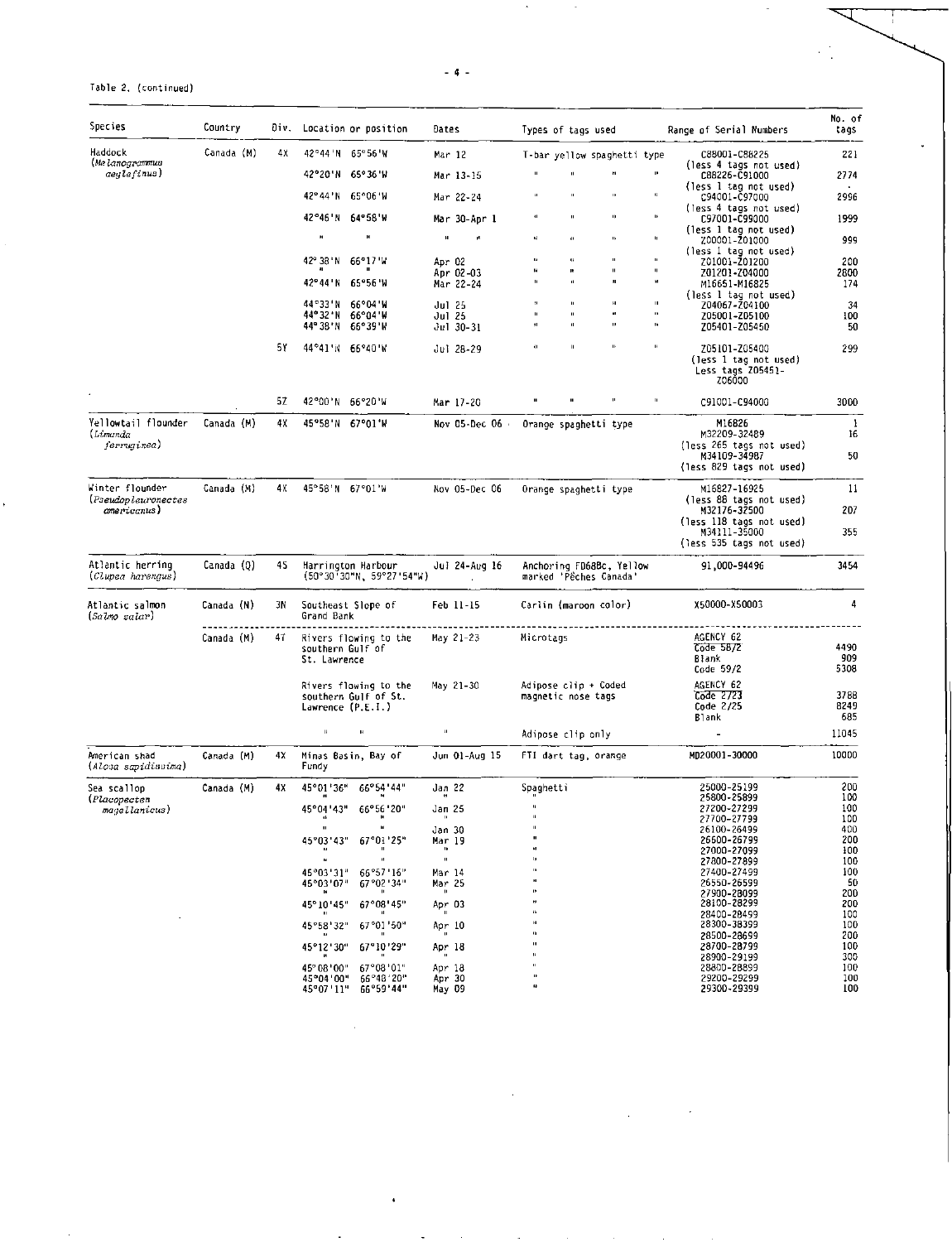| ٦ | ۰. |  |  |
|---|----|--|--|
|---|----|--|--|

Table 2. (continued)

| <b>Species</b>                         | Country    | Diν. | Location or position                                    | Dates                   | Types of tags used                    | Range of Serial Numbers                  | No. of<br>tags |
|----------------------------------------|------------|------|---------------------------------------------------------|-------------------------|---------------------------------------|------------------------------------------|----------------|
| Sea scallop                            | Canada (M) | 4Х   | 45°58'32"<br>67°01′50″                                  | May 9                   | Spaghetti                             | 29400-29499                              | 100            |
| (Placopecten                           |            |      | 45°03′43″<br>67°01'25"                                  | $\mathbf{u}$<br>H       | $\ddot{\phantom{1}}$                  | 29500-29599                              | 100            |
| magellanicus)                          |            |      | 45° 04 ' 43"<br>66°56'20"<br>67°01'25"<br>45°03′43″     | Aug 14                  | $\mathbf{u}$                          | 29600-29699<br>30600-30699               | 100<br>100     |
|                                        |            |      | 44° 57 ' 21"<br>66° 43′ 27″                             | Aug 19                  | в                                     | 29700-29799                              | 100            |
|                                        |            |      | 44' 50' 08"<br>66° 48′32″                               | Aug 21                  | $\ddot{\phantom{a}}$<br>41            | 29800-29999                              | 200            |
|                                        |            |      | 45°06′39″<br>66°55'10"                                  | Aug 22                  |                                       | 30000-30199                              | 200            |
|                                        |            |      | 44° 37 '55"<br>66°54'03"                                | 26<br>Aug               |                                       | 26500-26549<br>30900-31099               | 50<br>200      |
|                                        |            |      | 44° 34' 29"<br>67° 02′ 26″                              | 27<br>Aug               |                                       | 30300-30599                              | 300            |
|                                        |            |      |                                                         | $\overline{\mathbf{u}}$ |                                       | 30700-30799                              | 100            |
|                                        |            |      | 44° 36' 07"<br>66° 44' 30"                              |                         | Đ                                     | 31100-31299                              | 200            |
|                                        |            |      |                                                         | Aug 28                  |                                       | 30800-30899<br>31300-31399               | 100<br>100     |
|                                        |            |      |                                                         | Ū.                      | и                                     | 31400-31799                              | 400            |
|                                        |            |      | 44°34'58"<br>66°48'40"                                  | Aug 29-30               |                                       | 31800-32799                              | 1000           |
|                                        |            |      | 44° 48′ 34′<br>66°41′14′                                | Sep 03                  |                                       | 33000-33199                              | 200            |
|                                        |            |      | 66°54'15"<br>44° 37' 28"                                | Sep 04<br>Sep 04        |                                       | 33500-33799<br>32800-32999               | 300<br>200     |
|                                        |            |      |                                                         |                         |                                       | 33200-33499                              | 300            |
|                                        |            |      | 44°40'18"<br>66°53'19"                                  | Sep 25                  |                                       | 33900-34199                              | 300            |
|                                        |            |      | 44° 31′ 18<br>56° 52′ 08″                               | Sep 26                  |                                       | 34400-34599                              | 200            |
|                                        |            |      | 44°50'05"<br>66° 47′ 20"<br>44° 49′ 46″<br>66°45′57″    | Oct 01<br>Oct 01        |                                       | 33800-33899<br>34300-34399               | 100<br>100     |
|                                        |            |      | 44° 36′ 06″<br>66°44′28″                                | Oct 02                  |                                       | 35100-35299                              | 200            |
|                                        |            |      | 44° 34′ 34″<br>66°50′09″                                | Oct 03                  |                                       | 35400-35499                              | 100            |
|                                        |            |      | 44° 34′ 59″<br>66°55'02"                                | Oct 03                  |                                       | 35300-35399                              | 100            |
|                                        |            |      | 44° 37' 23"<br>66° 54′ 09″                              | Oct 08<br>ш             |                                       | 35500-35599<br>36000-36099               | 100<br>100     |
|                                        |            |      | 44° 47 30<br>66° 50′ 24′                                | Oct 09                  |                                       | 34800-35099                              | 300            |
|                                        |            |      | 44° 37′ 43″<br>56° 45 45 '                              | Oct 09                  |                                       | 34600-34699                              | 100            |
|                                        |            |      | 44° 35 '00"<br>66° 50 '00"<br>44° 35 '00"<br>66°50'00"  | Oct 10                  |                                       | 35600-35699                              | 100            |
|                                        |            |      | 44°37′30″<br>66° 50′ 24″                                | Oct 10<br>Oct 10        |                                       | 35800-35899<br>36100-36199               | 100<br>100     |
|                                        |            |      |                                                         | н                       |                                       | 36500-36599                              | 100            |
|                                        |            |      | 44° 37 ' 14"<br>56°50'44"                               | Oct 11                  |                                       | 36600-36699                              | 100            |
|                                        |            |      | 44°34′36<br>66°51 18"                                   | Oct 12<br>m             |                                       | 36200-36399                              | 200            |
|                                        |            |      | 45° 01' 36"<br>66° 54 ' 30"                             | Oct 17                  |                                       | 36700-36799<br>34700-34799               | 100<br>100     |
|                                        |            |      |                                                         | л                       |                                       | 36400–36499                              | 100            |
|                                        |            |      | 45° 04 '00"<br>66°55'00"                                | Oct 18                  | D                                     | 36800-36899                              | 100            |
|                                        |            |      | $45^{\circ}00'37'$<br>66°54'45"<br>45° 01 ' 30"         | Oct 19<br>Oct 20        |                                       | 36900-36999                              | 100            |
|                                        |            |      | 66°54′30″                                               | $\bullet$               |                                       | 35900-35999<br>37000-37199               | 100<br>200     |
|                                        |            |      | 44"58'05"<br>66°57'06"                                  | Oct 21                  |                                       | 37300-37399                              | 100            |
|                                        |            |      | 44° 59' 56"<br>66°55 18"                                | Oct 22                  |                                       | 37500-37799                              | 300            |
|                                        |            |      | 66° 42' 27"<br>44°58'31"                                | $0ct$ 23                |                                       | 37200-37299                              | 100            |
|                                        |            |      | 45° 01′30″<br>66°54′30″                                 | Oct 27                  |                                       | 37400-37499<br>37800-37999               | 100<br>200     |
|                                        |            |      | 45°04'00"<br>$66^{\circ}48'12''$                        | Nov 07                  |                                       | 21200-21499,21600-21699?                 |                |
|                                        |            |      |                                                         |                         |                                       | 22000-22299,23000-23299                  | 1000           |
|                                        |            |      | 45°59'57"<br>66°55'18"                                  | Nov 08<br>$\mathbf{R}$  |                                       | 38000-38099                              | 100            |
|                                        |            |      | 44°57'21"<br>66°42'20"                                  | Nov 19                  |                                       | 38200-38299<br>38300-38399               | 100<br>100     |
|                                        |            |      |                                                         | Nov 21                  |                                       | 38400-38599,38800-38899)                 |                |
|                                        |            |      |                                                         |                         |                                       | 39000-39099                              | 400            |
|                                        |            |      | 44°57'25"<br>66° 42 ' 08"                               | Nov 22                  |                                       | 38600-38799, 39200-39599                 | 600            |
| Queen crab<br>(Chionoecetes<br>opilio) | Canada (Q) | 47   | St. Lawrence estuary                                    | May                     | injected stainless steel<br>micro-tag |                                          | 6000           |
| Red crab<br>(Geryon quinquedens)       | Canada (M) | 4Х   | 42°05'12"<br>63° 32 ' 81"<br>65° 12' 57"<br>42° 13′ 56″ | Jul 10<br>Jul 22        | T-bar orange spagnetti type           | 34591-35971<br>(less 26 tags not used)   | 1355           |
| American lobster<br>(Homarus           | Canada (M) | 4Х   | 42° 10'N<br>65° 30′ W<br>42°30'N<br>66°00 W             | May 08-09<br>May 20-25  | Syperion<br>$\mathbf{a}$              | 64376-64865<br>71751-73461               | 490<br>710     |
| americanus)                            |            |      | 42°30'N<br>66°00 W                                      | Jul 21-27               |                                       | 73462-75772                              | 2302           |
|                                        |            |      | McNutts Island                                          | Jun 22-Aug 22           | Sphyrion Anchor<br>(yellow spaghetti) | 68001-68587<br>(less 2 tags not used)    | 585            |
|                                        |            |      |                                                         |                         | Sphyrion Anchor<br>Numbers only       | 0818-6660<br>(less 5802 tags not used)   | 41             |
|                                        |            |      |                                                         |                         |                                       | 10029-19598<br>(less 9436 tags not used) | 134            |
|                                        |            |      |                                                         |                         |                                       | 29001-29014                              | 11             |
|                                        |            |      |                                                         |                         |                                       | (less 3 tags not used)                   |                |
|                                        |            |      |                                                         |                         |                                       | 65066-66024<br>(less 929 tags not used)  | 30             |
|                                        |            |      | Port Maitland                                           | Oct 21-24               | Metal carapace tags                   | 01001-02000<br>(2 tags missing)          | 998            |